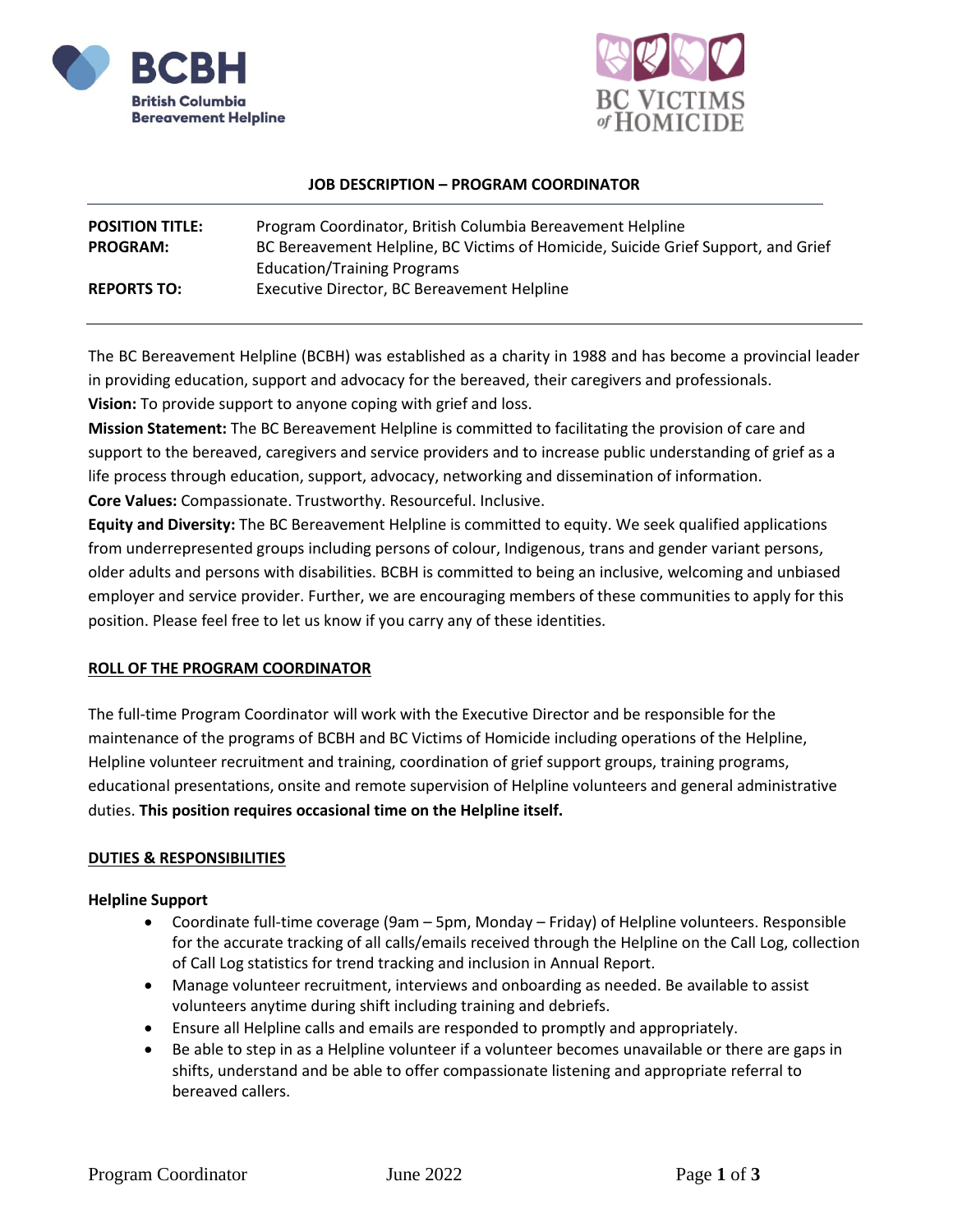



- Communicate, update, and motivate Helpline volunteers via regular Slack updates, educational/training opportunities.
- Manage and update the online Helpline volunteer training program.
- Advise and support planned Helpline Expansion to provide up to 12 additional hours/3 shifts per week to the existing Helpline service schedule.
- Advise and support the Helpline Expansion Volunteer Supervisor.
- Supervise the update of the BCBH Provincial Grief Resource Directory as managed by the Canada Summer Jobs student, and website resource listings.

### **Support Groups, Training, Education and BCBH events**

- Coordinate and manage the registrations, communications, receipt issuance and tracking of BC Victims of Homicide and BCBH/Crisis Centre of BC suicide grief support group programs.
- Assist with management of the registrations, communications, IT, and administrative duties of BCBH training programs such as the online Traumatic Loss Facilitator Training sessions.
- Assist with the planning, coordination, and marketing of BCBH and BCVOH events.

### **Administration & Communications**

- Track, maintain and promote BCBH memberships including maintenance of the member and sponsor lists and website, and mailing membership packages as required.
- Ensure the BCBH website is current, accurate, and informative, including regular maintenance of partner organizations events and resources.
- Create and schedule regular posts on BCBH and BCVOH social media accounts.
- Assist with quarterly Mailchimp online newsletter delivery, additional promotional messaging or educational content to mail list, updating of contact lists in Mailchimp
- Maintain office records and reports that adhere to PIPA (Personal Information Protection Act) and other regulations.
- Ensure office equipment (computers, monitors, headsets, printer) in good working order and office supplies kept in ready stock.
- Work professionally and collaboratively with other services providers, government, agencies, all community partners, staff and volunteers.
- Respond to all non-Helpline calls and emails in the [contact@bcbh.ca](mailto:contact@bcbh.ca) account.
- Support grant applications and funding partnerships by providing quantitative and qualitative information that demonstrates the scope and impact of our programs.
- Collect and sort mail from the PO Box.

### **Bookkeeping Assistance**

- Issue receipts on a regular basis (new memberships and renewals, donations, purchase of resources, training fees, etc.)
- Assist with requests for bookkeeper, receipts and complete tracking logs for credit card statements and assist bookkeeper as needed.